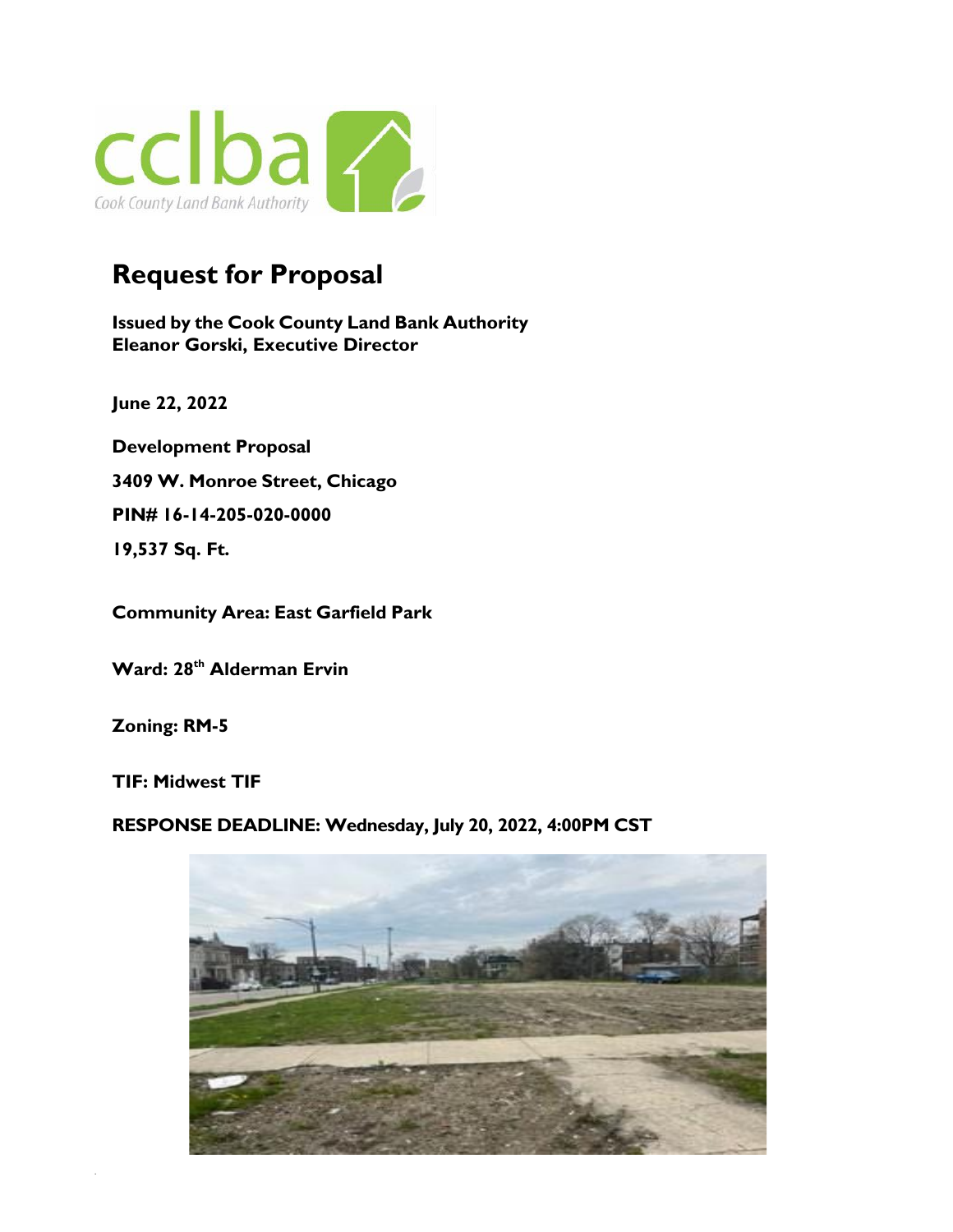**Zoning and Land Use Map Department of Planning and Development 3409 W. Monroe, Chicago, IL 60624**

 $\bar{r}$ 

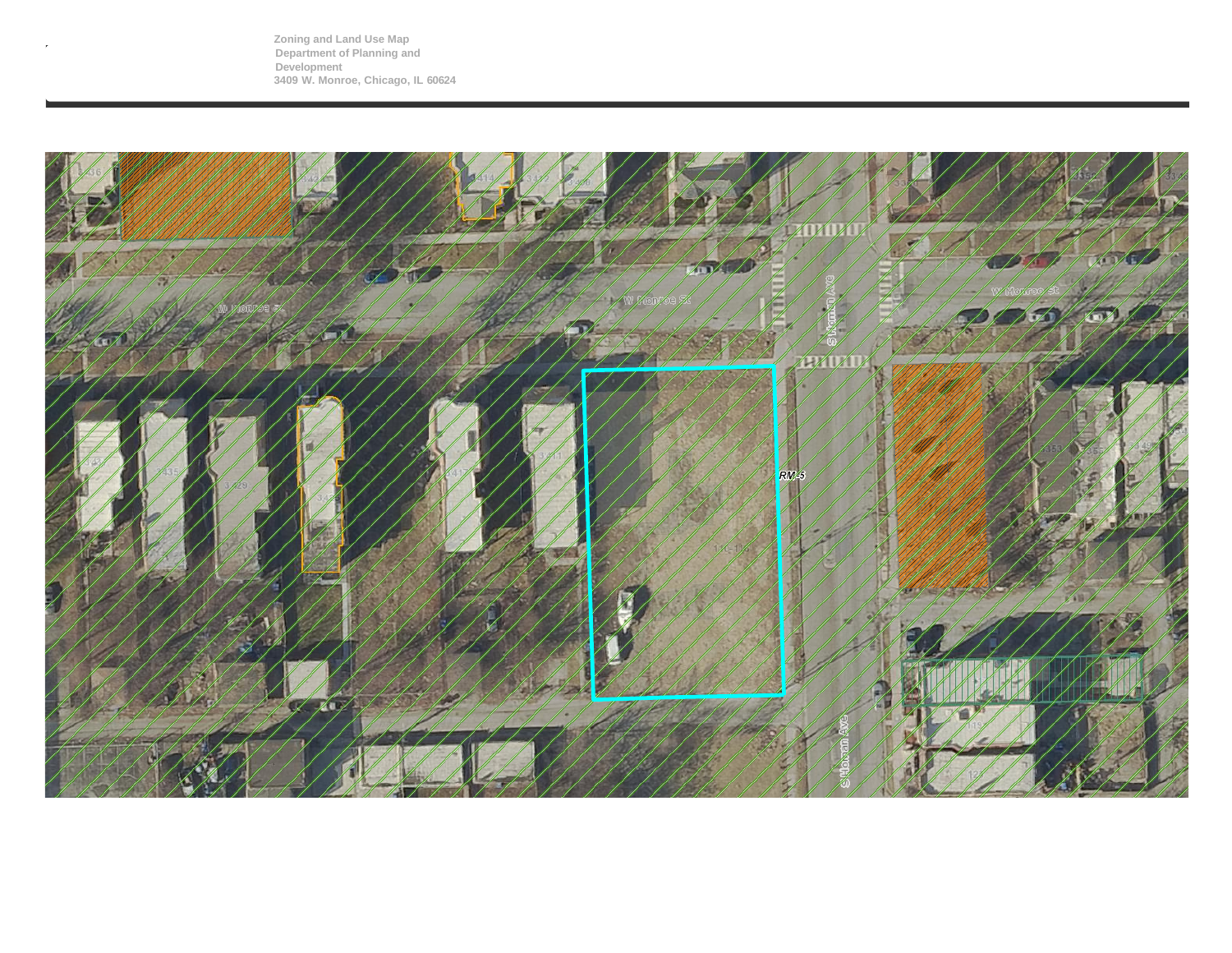

## **Request for Proposals**

The Cook County Land Bank Authority (CCLBA) in partnership with the City of Chicago Department of Housing (DOH) seeks residential new construction to provide moderate-income working families with the opportunity to purchase high-quality new homes. The goal is to expand housing supply in support of healthy communities, especially those traditionally bypassed for new development.

CCLBA seeks qualified entities ("Developers") to propose a design and lead in the development of 3409 W. Monroe, a vacant lot located in the East Garfield Community area, in the 28th Ward within the City of Chicago. The property is approximately one mile from 1-90 Expressway. The area surrounding the property is comprised of a mix of single-family homes, multi-unit buildings. Maximum sales prices for the residential new construction under this RFP are limited to homebuyers with income up to 120% of the area median income (AMI.) See table below.

### **Developer Responsibilities**

The Developer will be responsible for all activities and requirements including but not limited to the following:

a. Propose how best to maximize the land to develop residential for sale units serving moderateincome working families.

b. Propose a development that is compatible with the character of the surrounding community.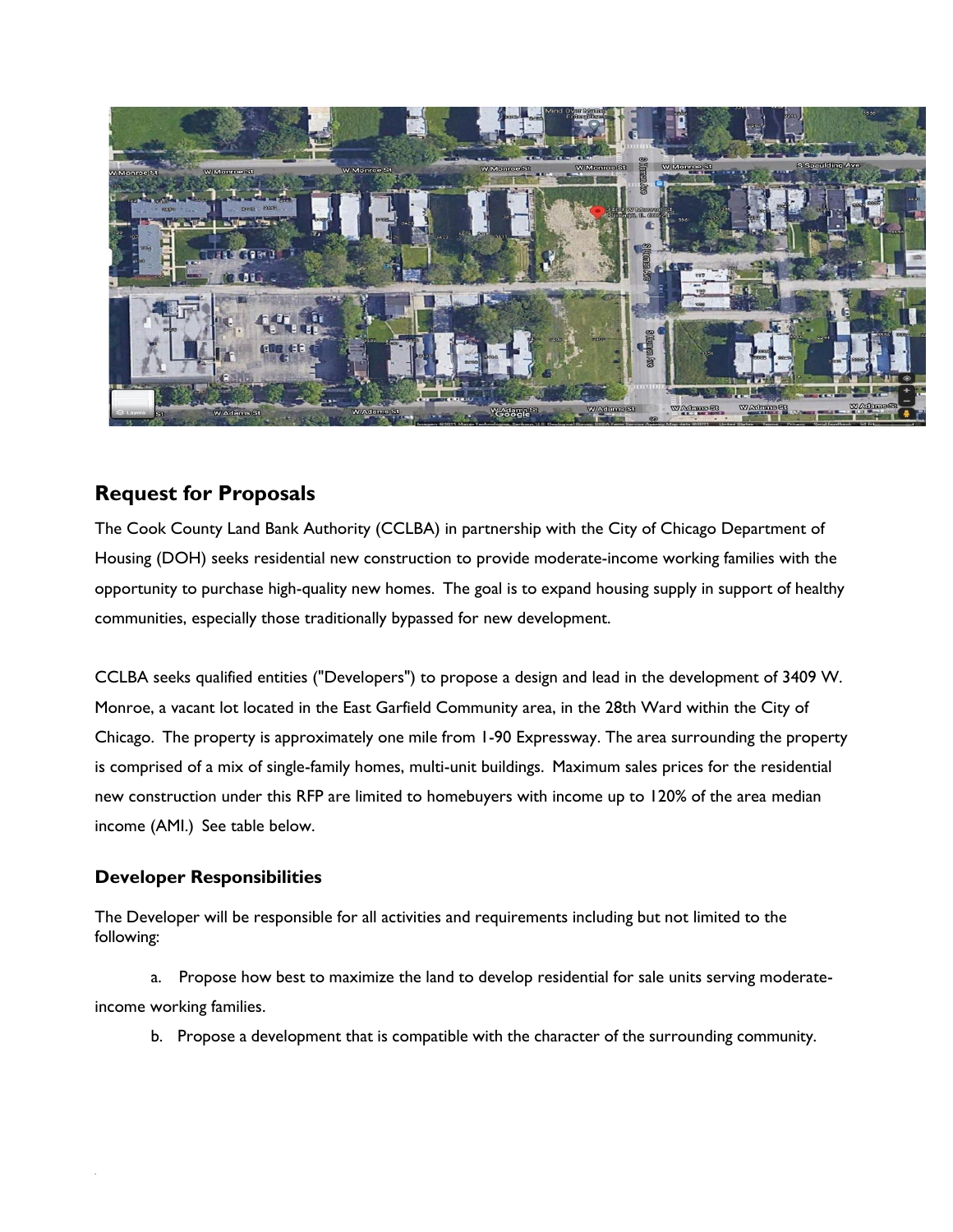- c. Physical planning including architecture and engineering, identify infrastructure requirements, infrastructure improvements, and site plans.
- d. Plans that include a design for, or which could be adapted to suit, people with disabilities.
- e. Reviews and approvals including zoning, building permits.
- f. Pre-and post- construction marketing and sales.
- g. A proposed development schedule which shall specify the completion and expected sale dates.
- h. A pricing plan for a swift but realistic absorption of homes.

#### **Construction Requirements**

The Developer will be responsible for all aspects of construction work and requirements including but not limited to the following:

- a. Responsibility for construction of a Project, with all work constructed in strict accordance with the approved design and all applicable laws, regulations and building codes.
- b. Supervision, scheduling, coordination, and direction of the work, procurement of all required permits, and subcontracting of the work as necessary.
- c. Provision of quality construction materials to minimize energy and maintenance expenses.

#### **Selection Criteria**

The criteria used to evaluate developers' applications are based on the following:

- Proposed residential development plan that maximizes the property for moderate-income families up to 120% of AMI for homeownership.
- **Exidence of developer's financial capacity and ability to obtain project financing.**
- **Exidence that TPC will result in a product that will be priced to meet the financial capacity of buyers with** 120% AMI, or demonstration of grants or other programs that will offset this cost.
- Completeness, quality, and experience of development team.
- **•** Demonstrated progress on prior single family for sale projects.
- **•** Demonstrated community input and support.
- Proven depth and quality of experience in successfully developing residential buildings in the community where the selected development is located, or in a community with similar market characteristics.
- Designs that respect the context of the block and surrounding community.
- Affirmative Action Plan.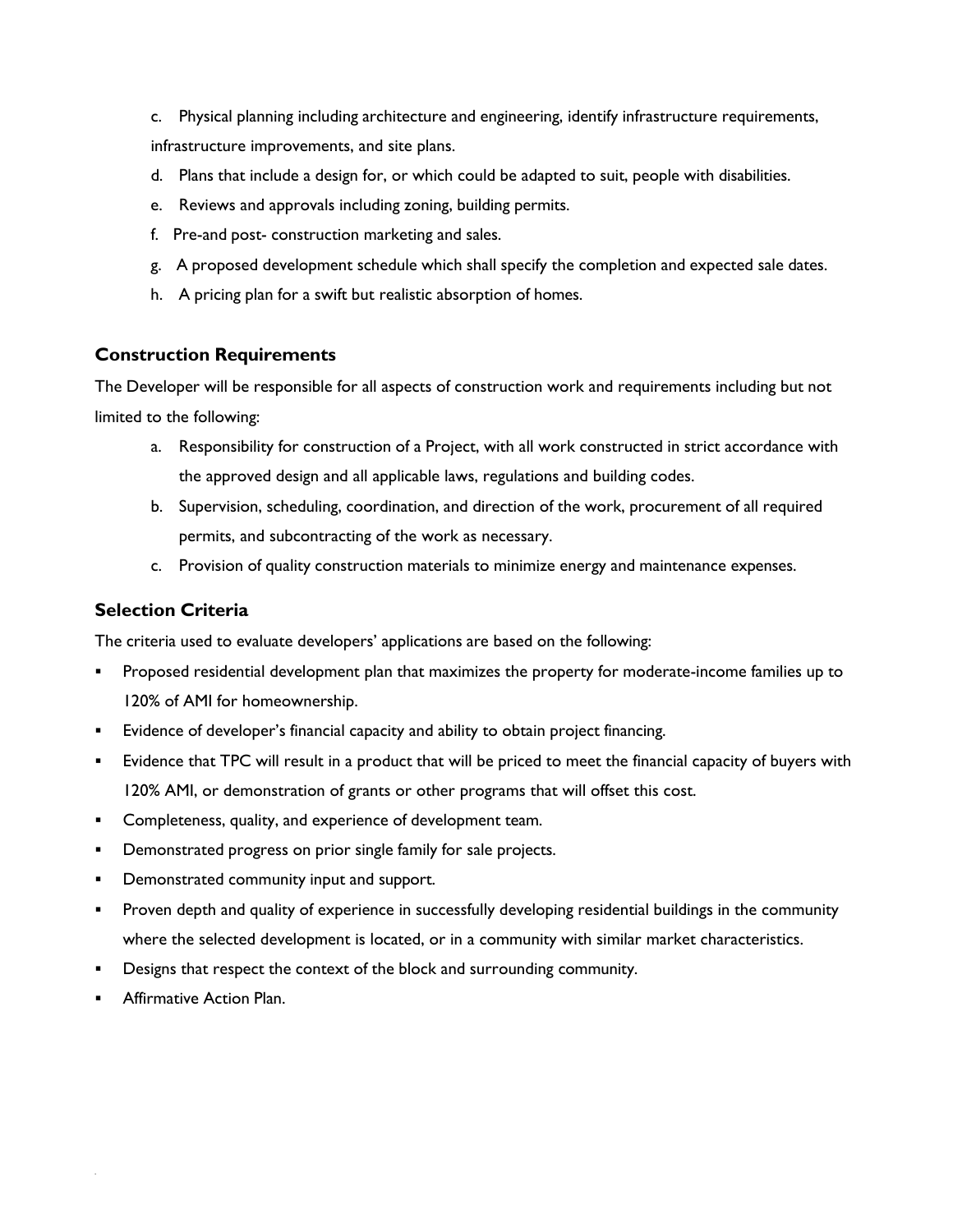#### **Developer Benefit and Homebuyer Assistance**

CCLBA and DOH recognizes today's high costs of construction and has packaged the following benefits designed to reduce the total development cost and yield a lower sales price to qualified purchasers:

#### **Assistance available to the developer:**

Conveyance of CCLBA vacant lot located at 3409 W. Monroe St., Chicago, IL for as little as \$68,000. Current market value is \$9.00/SF or \$172,332.

#### **Assistance available to the qualified purchasers:**

To help make homeownership possible for broad range of families, the City of Chicago will offer grants that support down payment and closing costs. DOH will administer the purchase assistance program, working in conjunction with the selected Developer Sales Team. The Home Purchase Assistance Program is open to families or individuals who are buying one of the units under this development project.

#### **Income limits**

Purchasers of the units under this development project are households with incomes up to 120% of the area median income who will occupy the home as their principal residence. DOH will review and verify the gross annual household income of the homebuyer(s) and the pre-approval letters issued by the first lender prior to commitment of purchase price subsidies for all households seeking a subsidy.

The income limits table provided below identifies household income levels as percentages of the median for the metropolitan area.

| <b>Household Size</b> | 80% Area Median Income<br>(HUD Low Income Limit) | 100% Area<br><b>Median</b><br><b>Income</b> | <b>120% Area</b><br><b>Median Income</b> |
|-----------------------|--------------------------------------------------|---------------------------------------------|------------------------------------------|
| person                | \$58,350                                         | \$73,000                                    | \$87,600                                 |
| 2 persons             | \$66,700                                         | \$83,400                                    | \$100,080                                |
| 3 persons             | \$75,050                                         | \$93,800                                    | \$112,560                                |
| 4 persons             | \$83,350                                         | \$104,200                                   | \$125,040                                |

2022 Income limits are based on the Chicago-Naperville-Joliet, IL HUD Metro FMR area. Effective until superseded.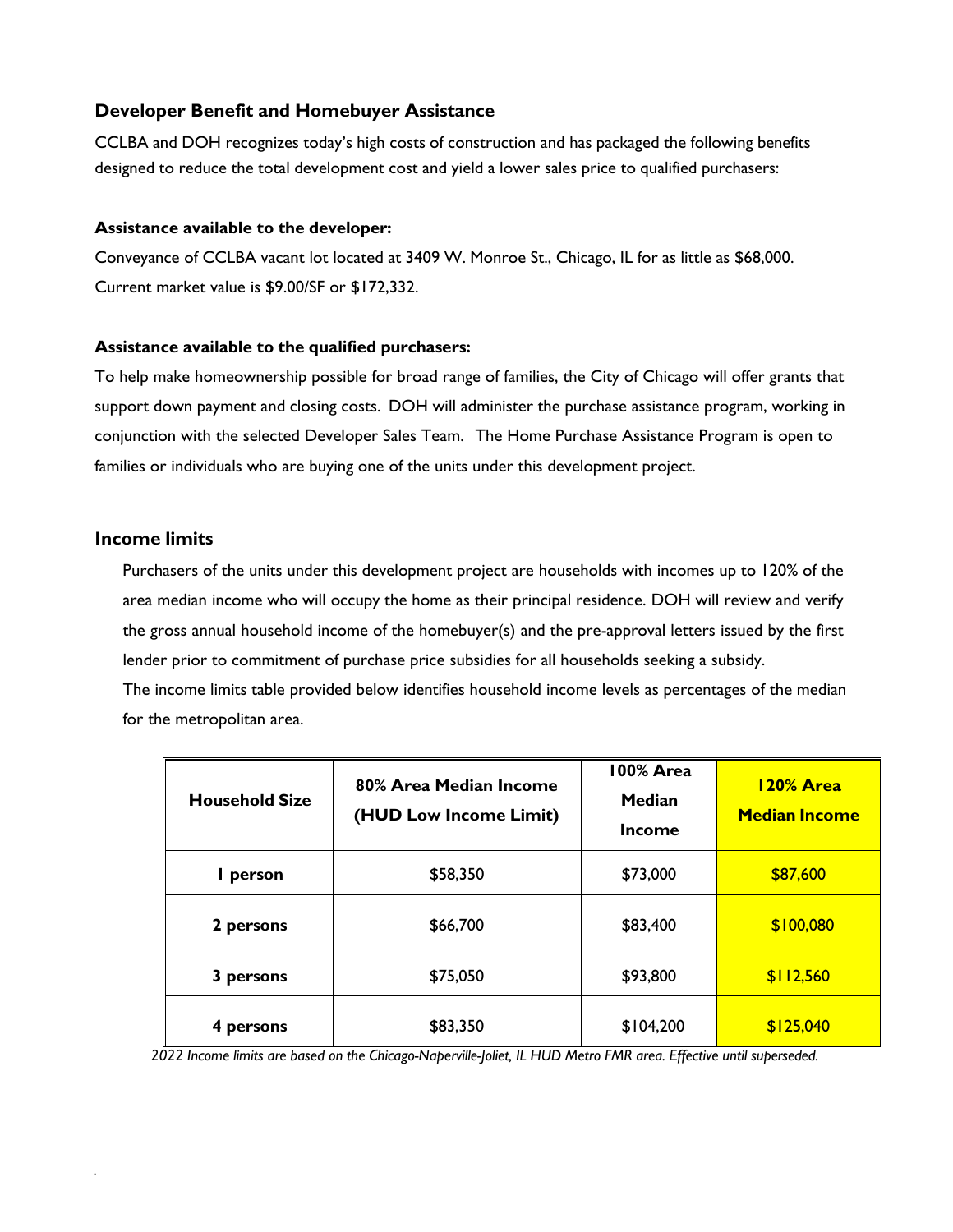DOH will review and verify the gross annual household income of the homebuyer(s) and the preapproval letters issued by the first lender prior to commitment of purchase price subsidies for all households seeking a subsidy.

| HH Area Median %    | Grant amount |  |
|---------------------|--------------|--|
| Below 80%           | \$40,000     |  |
| Between 81% - 100%  | \$30,000     |  |
| Between 101% - 120% | \$20,000     |  |

**Subsidy amounts** according to Household Area Median Income:

Purchasers currently residing in the East Garfield community area may receive an additional \$10,000 subsidy.

## **Occupancy Requirement**

Eligible buyers agree to reside in the property for five (5) years. Resale restriction: if property is sold during the occupancy requirement it must resale to an income eligible buyer. The City of Chicago's Department of Housing will monitor this process.

# **SUBMISSION REQUIREMENTS**

Respondents are advised to strictly adhere to the submission requirements described below. Failure to comply with the instructions may be cause for rejection. All submittals are subject to the Illinois Freedom of Information Act.

# **PRE-SUBMISSION CONFERENCE**

An informational conference will be held on Tuesday, June 28, 2022 at 10:00AM virtually via Zoom. Meeting invites will be sent to applicants who register at darlene.dugo@cookcountyil.gov Attendance is not required but is encouraged.

All questions received prior to and during the Pre-Submission Conference, as well as the list of attendees, will be posted to the website above as soon as practicable.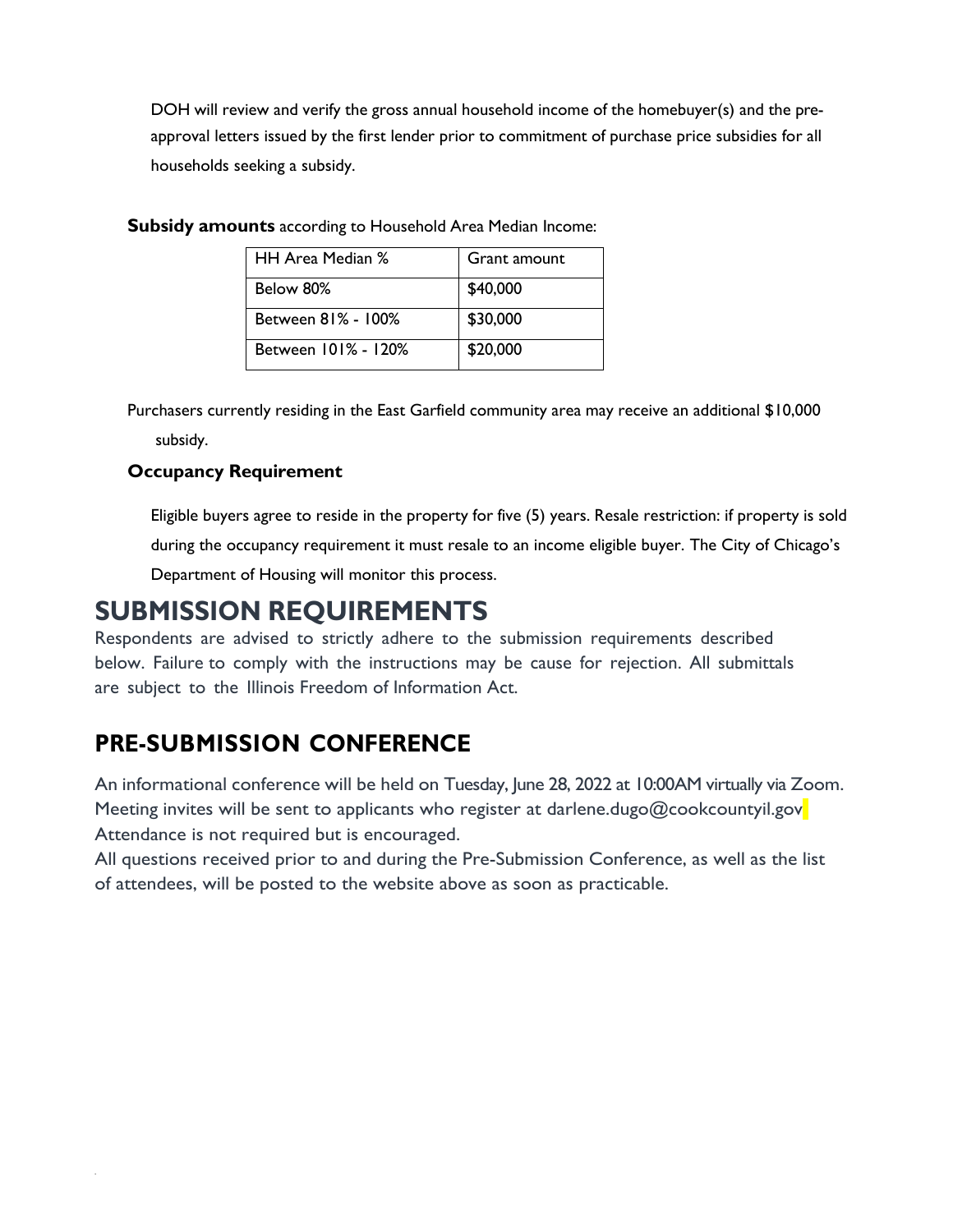# **COMMUNICATION WITH THE LAND BANK**

Respondents should refer to the Land Bank's website for updates and additional information regarding this RFP at [www.cookcountylandbank.org.](http://www.cookcountylandbank.org/) In addition, questions should be directed to Darlene Dugo, Deputy Director at [darlene@cookcountylandbank.org.](mailto:darlene@cookcountylandbank.org)

# **SUBMISSION FORMAT**

Submissions must be prepared as 8.5-by-11-inch PDF files. Drawings included with submissions must be formatted as no larger than 11-by-17 inches. If the respondent considers that certain portions of the submission contain proprietary information; such portions should be clearly marked CONFIDENTIAL. All submittals are subject to the Illinois Freedom of Information Act.

One original and five copies of the proposal must be submitted, along with an electronic version on CD- flash drive. The original must be left unbound, contain original signatures, and be marked ORIGINAL.

# **SUBMISSION CONTENTS**

The submission must be organized so that each of the following numbered sections is included in the report in order and identified by tabs. All items described below must be provided.

## **1. Cover Letter**

This section must include a cover letter that briefly describes the proposed development project, identifies the benefits that the project will create for the neighborhood, and describes the respondent's experience in similar development efforts. The cover letter must be signed by an authorized representative of the responding entity.

## **2. Respondent's Organization**

This section must provide information concerning the respondent's organizational structure. Teams are strongly encouraged to engage in meaningful diversity, inclusion, and "partnership" in structuring a design team. The following information must be provided:

**a.** A statement describing the legal form of the development entity, including identification of the principal representatives and individuals authorized to negotiate on its behalf.Provide a description of the contractual structure of the respondent (joint venture, partnership,

etc. .) and duties of respondent parties.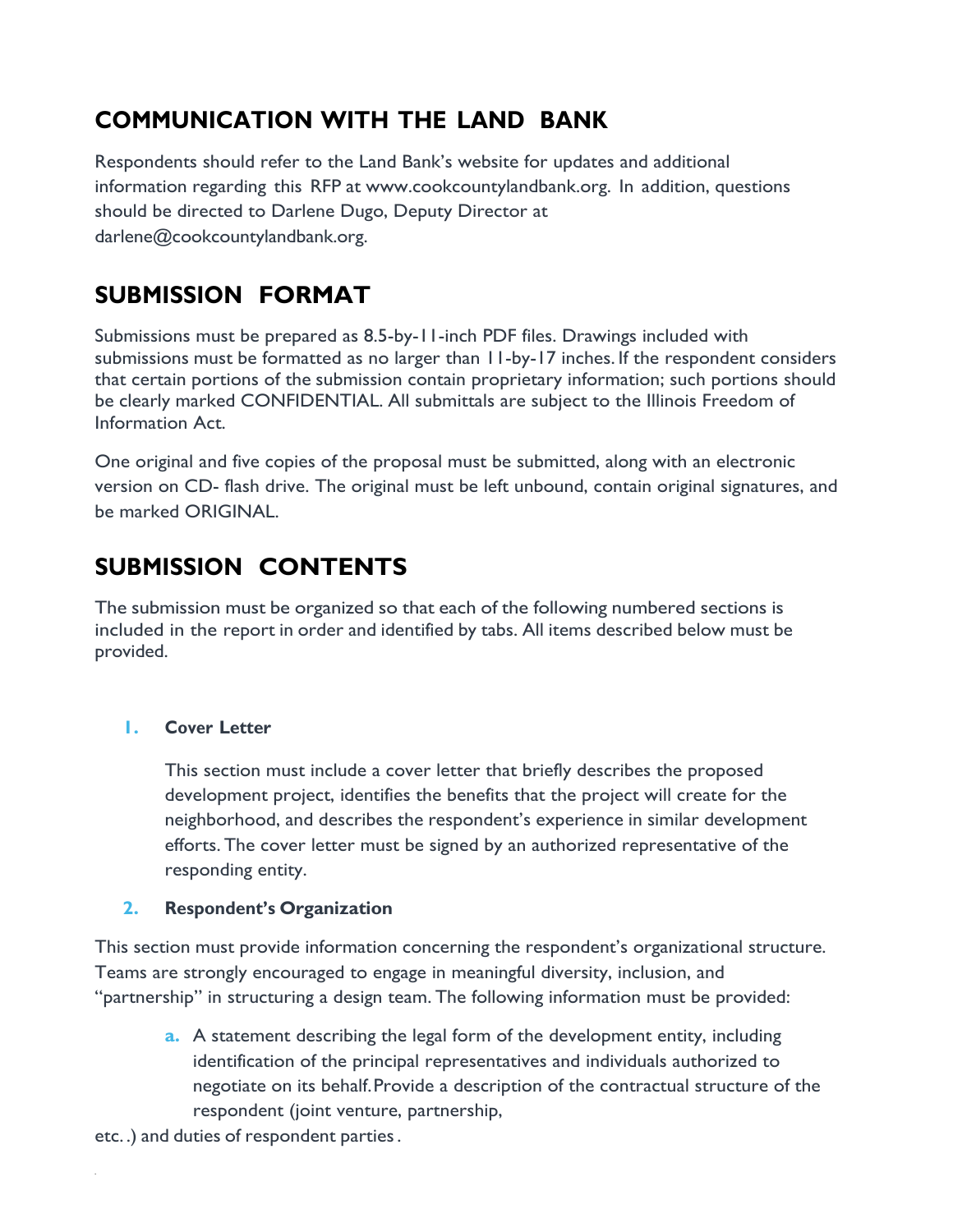**b.** An organizational chart that clearly illustrates the role of each team member, including developer(s), financier(s), architect(s), landscape architect(s), engineer(s), and community partners.

### **3. Respondent's Qualifications**

This section must substantiate the ability of the development entity and key design / development team members to successfully complete the proposed project.The following information must be provided.

- **a.** Qualifications and experience of each entity and key staff person involved in the project.
- **b.** A description of the project development capability of the entity as evidenced by the ability to complete projects of similar scope, use or complexity within the last 10 years.

Submitted examples must include project identification, a brief description, duration, total development cost, and current status. Describe the involvement of the team or team member in the development, implementation, or management of the project and the names and roles of key personnel. Provide contact information for references.

- **c.** A description of the financial capacity of the entity as evidenced by the ability to finance projects of similar scope, use or complexity completed within the last 10 years. Submitted examples must include project identification, a brief description, current status, type of financial structure, sources of debt financing, public financial support if any, and the size of the equity investment.
- **d.** A description of the project design capability of the entity as evidenced by the ability to complete projects of similar scope, use, or character within the last 10 years.

Submitted examples must include project identification, a brief description, duration, total development cost, and current status.Describe the involvement of the team or team member in the design, implementation, or management of the project and the names and roles of key personnel. Include examples from all appropriate professions (e. g. architecture, landscape architecture, urban design, interior design, engineering, etc.). Provide contact information for references.

### **4. Commitment to Design Excellence**

Describe respondent's approach to excellence in design across development projects. Reference previous work in communities.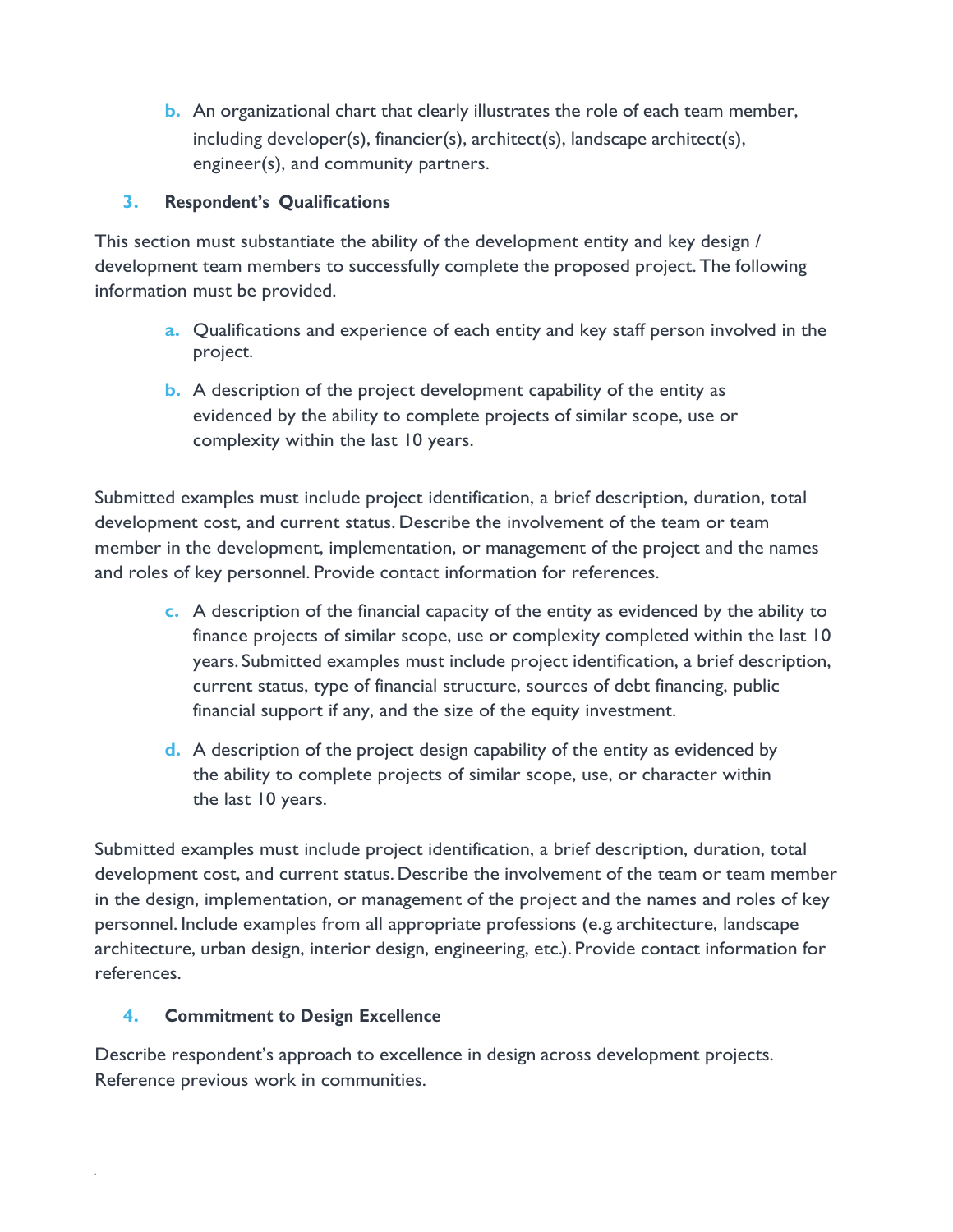## **5. Project Narrative**

This section must provide a detailed description of the project. The following information must be provided.

**a.** A detailed description of the proposed project, type of structure, number of structures, units, square footage, room counts, parking and green space.

## **6. Plans and Drawings**

Provide scaled drawings that illustrate the overall character and planning of the development. Each drawing should be no larger than 11-by-17-inch format and be included in each of the submissions. At a minimum, the following drawings, plans, and descriptions must be provided:

- **a.** A site plan showing proposed site configuration, building footprint, landscaping, ingress and egress, parking and loading
- **b.** Floor plans showing floor area totals
- **c.** Other plans, drawings, or models at the respondent's option.

## **7. Financial Information**

Each respondent must submit a complete financial plan. The following financial information must be provided.

- **a.** A narrative overview of the financial structure of the proposal. The respondent must identify the sources of equity investment and the sources and terms of lender financing. Provide evidence of the financial capacity to maintain and operate the property until the project is completed sold out.
- **b.** Sources and uses of funds statement, Development budget including costs to meet the environmental requirements, and Pro-forma cash flow projection for sales revenue.
- **c.** Project completion schedule with key dates.

## **8. Affirmative Action Plan**

The respondent should outline its affirmative action plan designed to promote equal opportunity in every aspect of procurement of goods and services. The affirmative action plan shall include, but not be limited to the following:

> **a.** A statement of commitment to achieving MBE and WBE contract expenditures.